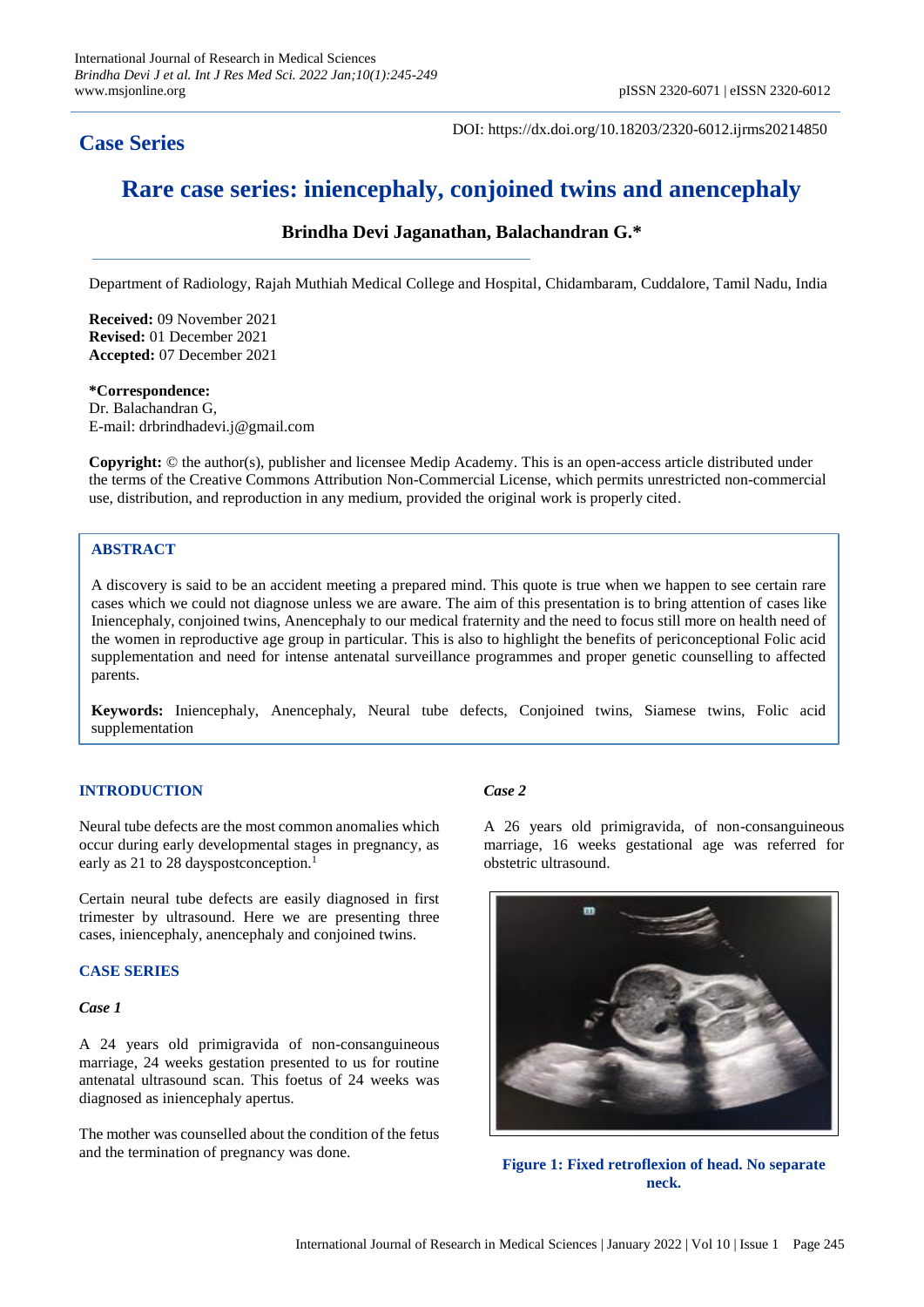She has no significant medical history like chronic illness or on any antiepileptic medications. She is underweight for her age.



**Figure 2: Stargaze posture -abnormal hyperextension of head over cervical spine.**



**Figure 3: Hypotelorism, proboscis.**



**Figure 4: Stargaze posture with meningocele of expelled fetus.**

#### *Case 3*

A 25 years old, unbooked primigravida of 25 weeks gestation came to us for routine antenatal scan. She had no prior ultrasound scans done elsewhere. She has no history of consanguinity. She has no history of chronic illness.

Termination of pregnancy was done by induction.



**Figure 5: Babygram of the same expelled fetus.**



**Figure 6: Frog eye sign. USG showed fetus of 16weeks gestation with absent cranium and exposed brain tissue.**



**Figure 7: Pregnancy was terminated by induction.**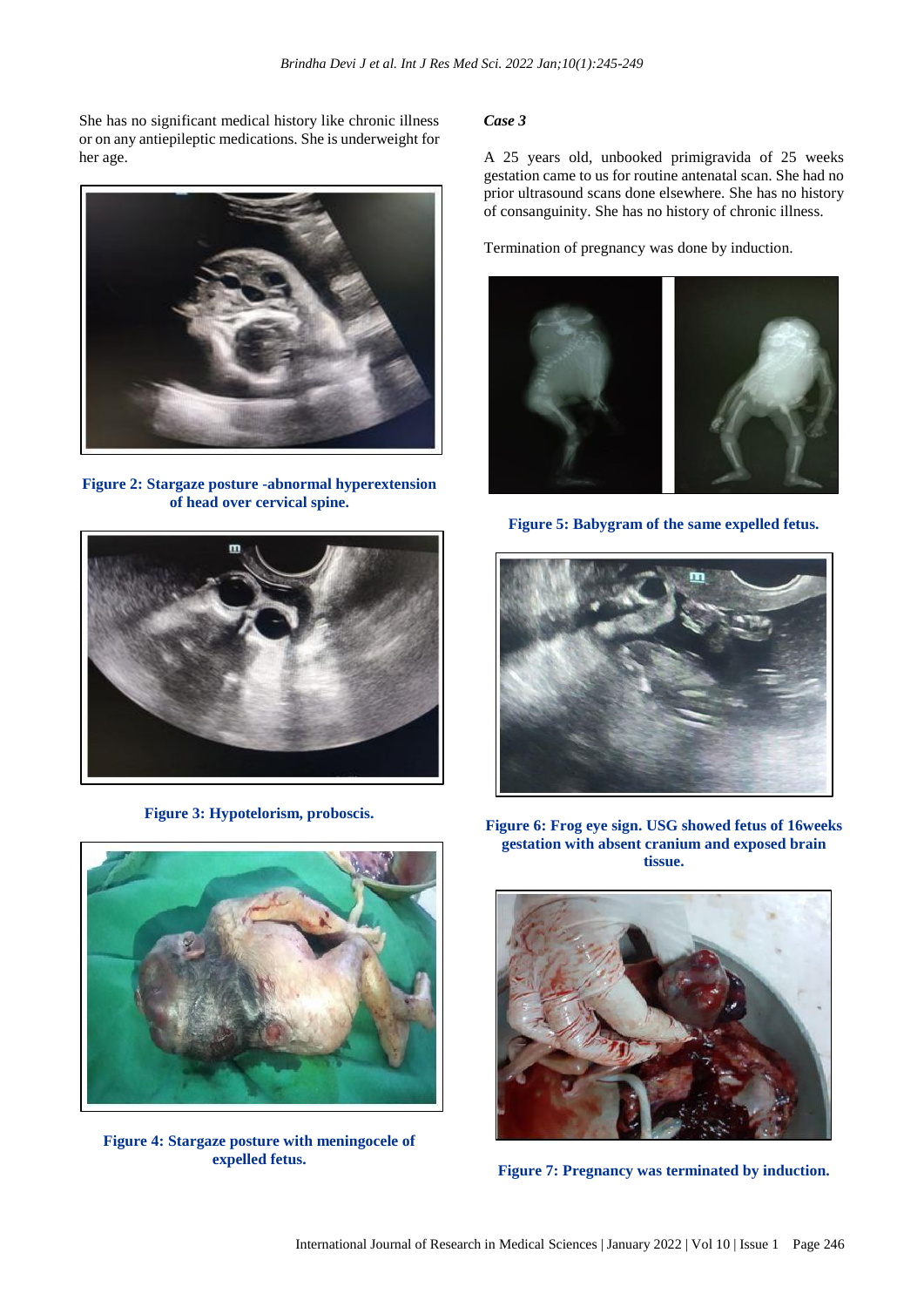

**Figure 8: Craniothoraco Abdominopagus.**



#### **Figure 9: Expelled craniothoracoabdominophagic fetus.**

#### **DISCUSSION**

#### *Iniencephaly2-14*

Iniencephaly is an uncommon NTD. Inion means nape of neck, occiput in Greek. The first case was reported in Saint-Hilare in 1836. Incidence is 0.1-10 in 10000 pregnancies. Earlier, embryology of neural tube closure was described as cranially upwards from cervical region and then caudally. But recent studies say that closure occurs at multiple sites: mid-cervical region, between prosencephalon and mesencephalon, stomodeum, caudal end of rhombencephalon and caudal end of neural tube.

Closure defects at mid-cervical and caudal end of neural tube is now proposed to be the cause of iniencephaly. Aetiology is unknown, several genetic and environmental factors are included. Numerous studies show that Folic acid 4mg daily reduces the risk.

The salient features are hyperextension of head on cervical spine, occipital bone and cervical vertebrae defect.

Iniencephaly is incompatible with life and is lethal. Genetic counselling should be offered to those as there is high suspicion of chromosomal anomalies in non isolated iniencephaly and craniorachischisis.

There are two types:

*Iniencephaly Apertus:* there is associated meningocele.

*Iniencephaly Clausus:* there is associated spinal defect.

Differential diagnosis includes physiological cervical hyperextension. Here no occipital or cervical vertebrae defect will be seen

*Anencephaly with retroflexion:* Anencephaly will not have skin covering or cervical vertebrae defect unlike Iniencephaly Apertus. The Calvarium is absent in Anencephaly.

*Klippel Feil Syndrome:* There is failure of segmentation defect in cervical vertebrae and is treated surgically. Retroflexion of head will not be seen in KFS.

*Clue to USG diagnosis:* Abnormal hyperextension of head with short and deformed spine.

# *Anencephaly15-22*

Anencephaly is cranial neural tube closure defect. It is 100% preventable with periconceptional Folic acid supplementation. UK and Hungarian studies showed that periconceptional Folic acid supplementation has significantly reduced the incidence of NTD in babies. Genetic research shows that MTHFR gene encodes the enzyme involved in intracellular metabolism of Folic acid. Polymorphism of this gene causes decreased enzymatic activity which is also dependent on plasma Folate levels. Various other aetiologies include maternal hyperthermia, Valproate use during pregnancy for epilepsy, certain essential nutrients excess and deficiency, chronic maternal diseases like diabetes mellitus.

#### *Differential diagnosis*

#### *Amniotic band syndrome*

There will be limb, body wall and spinal abnormalities due to amputation. This differential diagnosis is based on the symmetry of cranial defects which occurs in almost all Anencephaly fetuses.

#### *Learning points*

Periconceptional Folic acid supplementation before pregnancy and upto 12 weeks of pregnancy significantly reduces NTD, and 100% of anencephaly fetuses. Early diagnosis of anencephaly in first trimester and Iniencephalyis essential to plan safe delivery.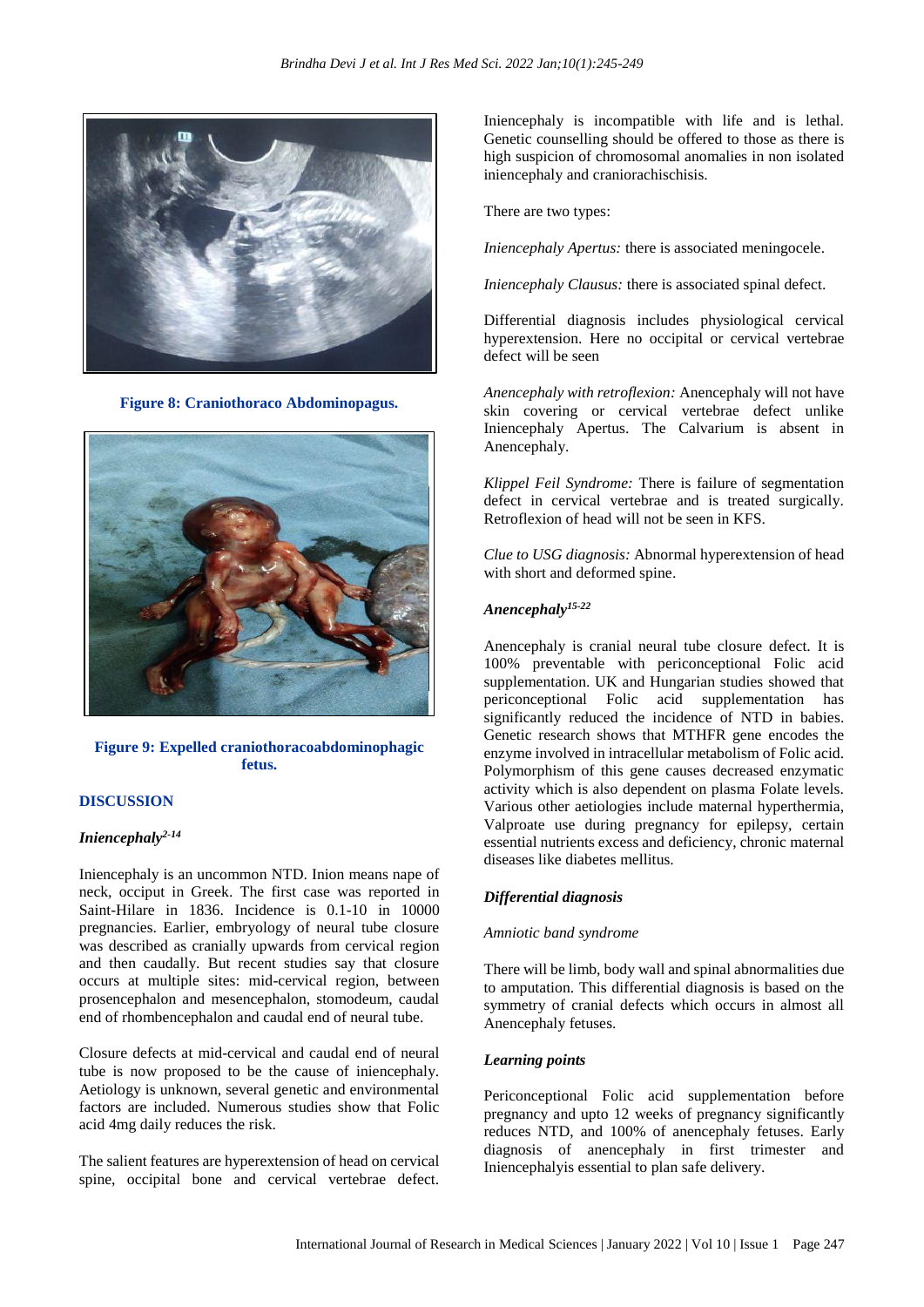#### *Conjoined twins/Siamese twins23-27*

Conjoined twins arise from late twinning of single zygote. They usually share single placenta and Umbilical cord. They are classified according to their site of fusion.

Thoracopagus: common.

Omphalopagus: abdomen.

Craniopagus: head.

Cephalopagus: face.

Ischiopagus: pelvis.

Pyopagus: sacrum.

Two postulated theories include:

*Fission theory:* There is incomplete split of fertilised egg causing incomplete separation of embryonic mass after 12 days of fertilisation.

*Fusion theory:* Like-stem cells of two fetuses fuse after complete separation of fertilised egg.

Conjoined twins are generally not compatible with life. Appropriate thorough radiological investigations should be carried out in centres where safe obstetric and paediatric surgical facilities are available for safe separation. In such centres, elective caesarian section is planned at 36-38 weeks of pregnancy.

Fetal echo is mandatory in thoracic fusion. MRI and CT is for assessment of bone and anatomical details, viscera and vascular sharing details. Contrast radiography is done for gastrointestinal and urogenital tracts evaluation. Angiography is to assess the vascular supply.

#### *Management*

Once diagnosed, they are categorised into 3 categories. No surgical intervention when there is no possibility of creating single functioning heart due to cardiac fusion. Emergency separation in case of death of one of the twins /dying one twin /lethal anomaly of left untreated. Planned, precise surgical mapping when infant's condition is stable.

Usually separation is planned around 3 months of age. In developing countries like India, where optimum separation /surgical facilities are not at ease, parents should be counselled about the outcomes and if termination is opted, it should be done as early as possible.

#### *Diagnostic clues*

Two fetuses facing each other with constant relative position of fetusesover time, head and other body parts persistently at the same level.

#### **CONCLUSION**

Antenatal USG plays a crucial role in determining the survival potential of fetusat risk. Though there is a popular teaching that rare presentation of common diseases is more important than common presentation of rare cases, radiologists should be aware of certain rare anomaliesto minimise the complications if undiagnosed or diagnosed at later stages of pregnancy. Women of reproductive age group should be offered Folic acid supplementation to reduce the incidence of preventable neural tube defects.

*Funding: No funding sources Conflict of interest: None declared Ethical approval: Not required*

#### **REFERENCES**

- 1. Salih MA, Murshid WR, Seidahmed MZ. Classification, clinical features, and genetics of neural tube defects. Saudi Med J. 2014;35(1):S5-14.
- 2. Chikkannaiah P, Srinivasamurthy V, Prasad BS, Lalyanayak P, Shivaram DN. Iniencephaly: Radiological and pathological features of a series of three cases. J Neurosci Rural Pract. 2014;5(4):389- 93.
- 3. Meizner I, Levi A, Katz M, Maor E. Iniencephaly. A case report. J Reprod Med. 1992;37(10):885-88.
- 4. Christian V. Cimmino, John W. PainterIniencephaly.
- 5. Holmes LB, Toufaily MH, Westgate MN. Iniencephaly. Birth Defects Res. 2018;110(2):128- 33.
- 6. Chen CP. Prenatal diagnosis of iniencephaly. Taiwan J Obstet Gynecol. 2007;46(3):199-208.
- 7. Alvis-Miranda HR, Bula-Anichiarico DA, Calderón-Miranda WG, Moscote-Salazar LR. Iniencephaly: Case Report. J Pediatr Neurosci. 2015;10(2):181-4.
- 8. Kulkarni PR, Rao RV, Alur MB, Joshi SK. Iniencephalyclausus: A case report with review of literature. J Pediatr Neurosci. 2011;6(2):121-3.
- 9. Erdinçler P, Kaynar MY, Canbaz B, Koçer N, Kuday C, Ciplak N. Iniencephaly: neuroradiological and surgical features. Case report and review of the literature. J Neurosurg. 1998;89(2):317-20.
- 10. Zatterale A, Della Pietra B, Perna A, Pozzolo S, Camera G. Iniencefalia: descrizione di un caso [Iniencephaly: description of a case]. Pathologica. 1995;87(6):726-8.
- 11. Hammer F, Scherrer C, Baumann H, Briner J, Schinzel A. Inienzephalie: Pränatale und postnatale Befunde [Iniencephaly: prenatal and postnatal findings]. Geburtshilfe Frauenheilkd. 1990;50(6):491-4.
- 12. Shams Amiri R, Faghih Jouibari M, Nejat F, El Khashab M. Iniencephaly: clinical, radiological and surgical findings. PediatrNeurosurg. 2010;46(4):290-3.
- 13. Khatami A, Hasanzadeh M, Norouzi H, Esfandiari E, Mehrafarin M. Iniencephaly Clausus: A New Case